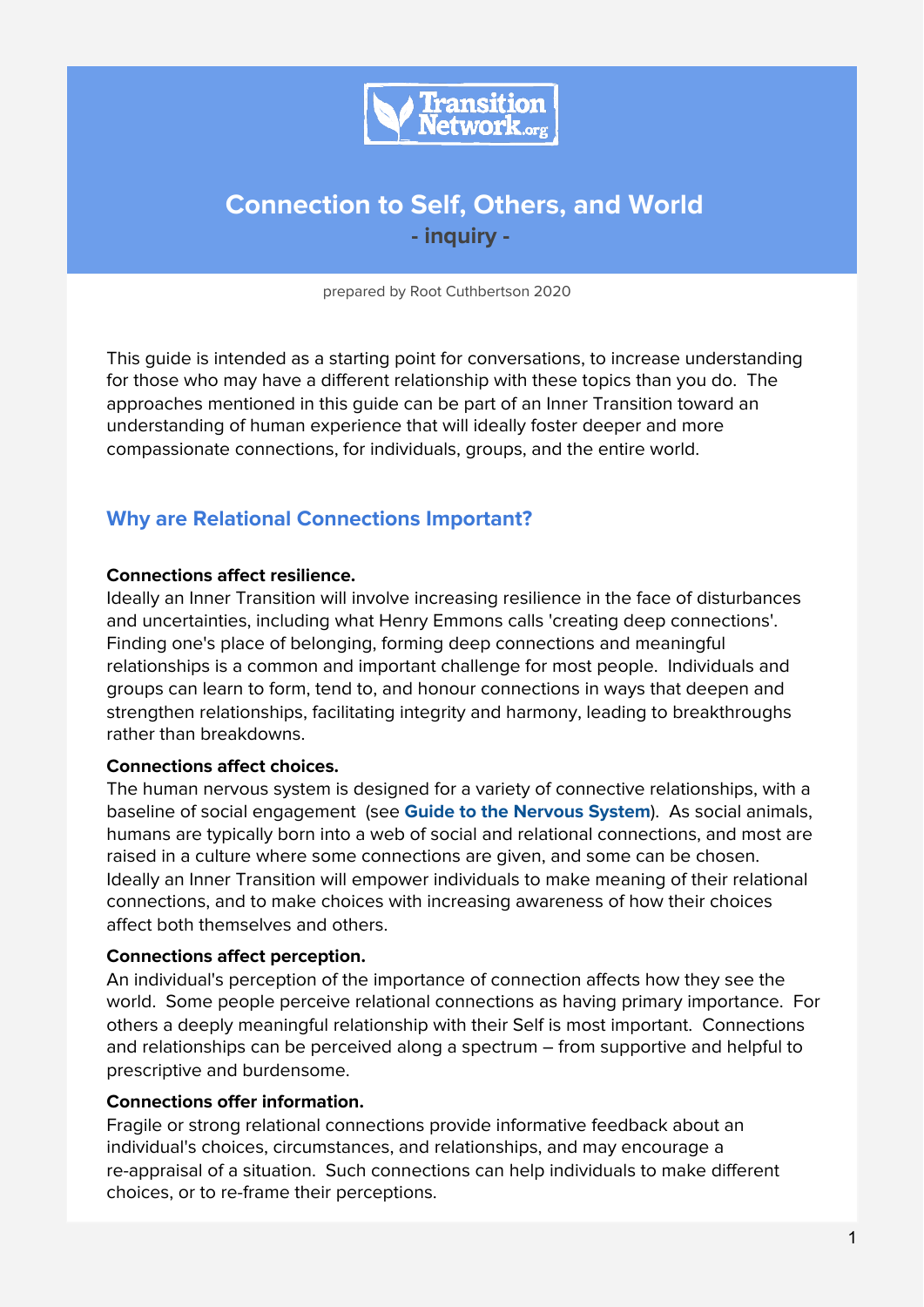An Inner Transition will likely involve increasing awareness about the pain, suffering, and loss within human and natural communities. With increased awareness of pain, individuals may feel more loneliness and isolation, and may need to rely more on their strong connections and relationships. Even relationships they do not prefer can be helpful for coping with the overwhelm that often arises in response to the pain and suffering in the world.

Some relationships – with friends or family who reinforce one's worldview -- can be a source of empowerment and nourishment; others may seem to make everything impossible. For instance, continuing relationships that trigger sadness and grief about what has been lost may be extremely difficult at first. And, deeply connective relationships built on foundations of empathy and compassion can provide powerful inner resources, and help to find unexpected pathways forward.

Ideally an Inner Transition will cultivate courage for deepening connective relationships, including challenging ones, so that individuals and groups can begin embodying the societal Transition they envision.

## **Benefits of Relational Connections**

- increased support to prevent burnout
- reducing isolation, loneliness, and depression
- opportunities to tolerate, accept, and respect differences
- role models for how to forgive oneself and others
- opportunities to navigate conflicts and increase conflict resilience
- **•** increasing generosity and gratitude
- building empathy, compassion, and trust
- increasing individual meaning and purpose
- a context of supportive community and belonging.

### **Too Little or Too Much**

**Too little connection** can lead to isolation, loneliness, and depression. Journalist Johann Hari, who has struggled with depression, describes lack of relational connection as the reason behind the 'loneliness epidemic' and the appointment of a UK Minister for Loneliness. Richard Louv proposes that 'Nature Deficit Disorder' results from a lack of nature connection, what he calls 'vitamin N.' Jon Young asserts that many western societies are based on dis-Connective strategies, legacies of imperial expansion and the systematic conquest of Connective cultures (see Re-connecting below). He is concerned by teen suicide rates, and proposes surrounding children with a supportive, relational, and Connective culture.

**Too much connection** can also be problematic. Many individuals benefit from time alone or in nature, away from other people. Part of social self-care is avoiding 'connection fatigue,' which can result from too many shallow relationships and not enough deep ones (see **Self-Care: Social**). Relationships can feel burdensome, especially when weighted with obligation and lack of appreciation. Some cultures prescribe roles so much that individuals may feel limited autonomy or choices beyond clearly defined social expectations.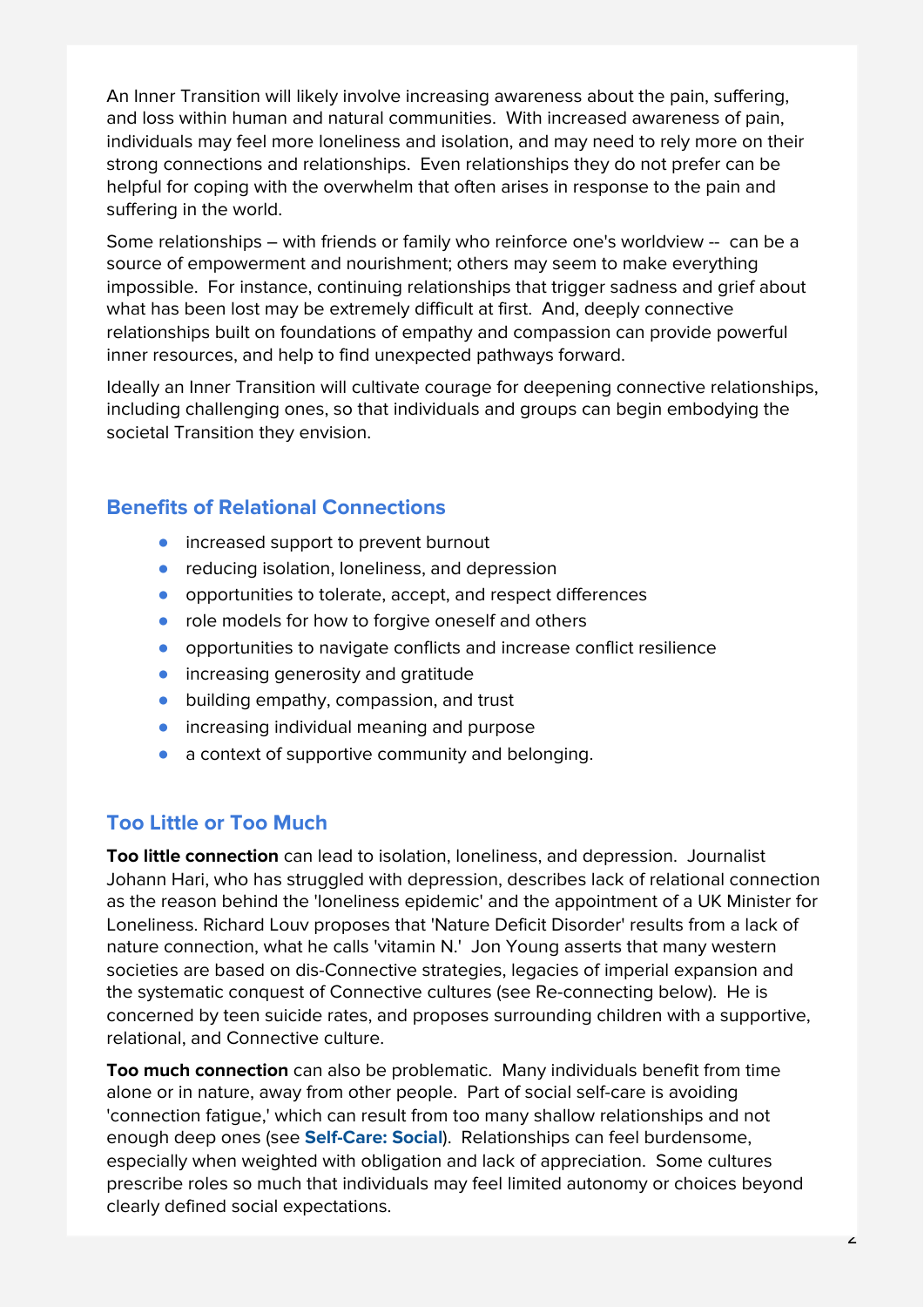There is a 'sweet spot' for relational connection – not too little or too much, but 'just right'. While this will vary by individual and by culture, individuals typically benefit from a good balance of relational connection, so they get enough time with themselves, with others, and with the wider world.

### **Re-Connecting**

#### (Jon Young)

Naturalist and anthropologist Jon Young's work is focused on re-connecting children and adults with themselves, each other, and with nature. He has researched what he calls universal 'cultural elements' within several indigenous cultures, particularly those that prioritise relational connections with people and with nature. 'Cultural elements' are common themes rather than specific practices. For instance, greeting customs for welcoming newcomers may vary widely between cultures; and they are consistently present within all the cultures Young studied. He describes a process of 'growing ropes of connection'. Relationships often start small, like a thread connecting two beings. Over time they can grow into larger cords, and eventually into strong ropes. Young proposes this is the basis for creating relational connections between self, others, and the natural world.

Young's 'Connection Modelling' is informed by occupational therapy and neurobiology. He refers to the nervous system's baseline of social engagement, and symptoms and problems that can develop when, during their formative years, children do not receive enough relational connection; including time with nature and with caregiving adults. Impressionable children can develop beliefs that the world around them, and the adults they rely on, may not be able to meet their needs for relational connection.

Young likens this to a nerve cell blindly extending toward another in the hope of connecting – only to discover that there is no one to connect with. This can lead to a number of defensive postures based on the belief that dis-Connection is normal. Young proposes that one of the primary functions of culture is to provide ways for children to make strong relational connections with themselves, with others, and with nature. Many modern grown-ups who did not have such an experience may feel their 'culture has failed them,' and may carry unresolved grief and anger about what they missed as a child. He has said many modern societies face a 'Connection challenge' and a 'separation epidemic.' Young finds hope in the fact that the human nervous system is 'hard-wired for connection,' quoting Brené Brown.

### **Interpersonal Neurobiology**

#### (Daniel Siegel, Darcia Narvaez)

Neurobiologist Dan Siegel's research supports these ideas. Relational connections help to shape the neural pathways affecting an individual's worldview, memory, identity, narrative, and sense of coherence or meaning. Interpersonal relationships affect the maturation of the human nervous system, especially brain development. During the first year of life, an infant's brain grows rapidly, gaining about 50% of its mature size. Largely responsible for this growth are mirror neurons, which stimulate internal responses to whatever external actions or emotions a child witnesses someone else experiencing.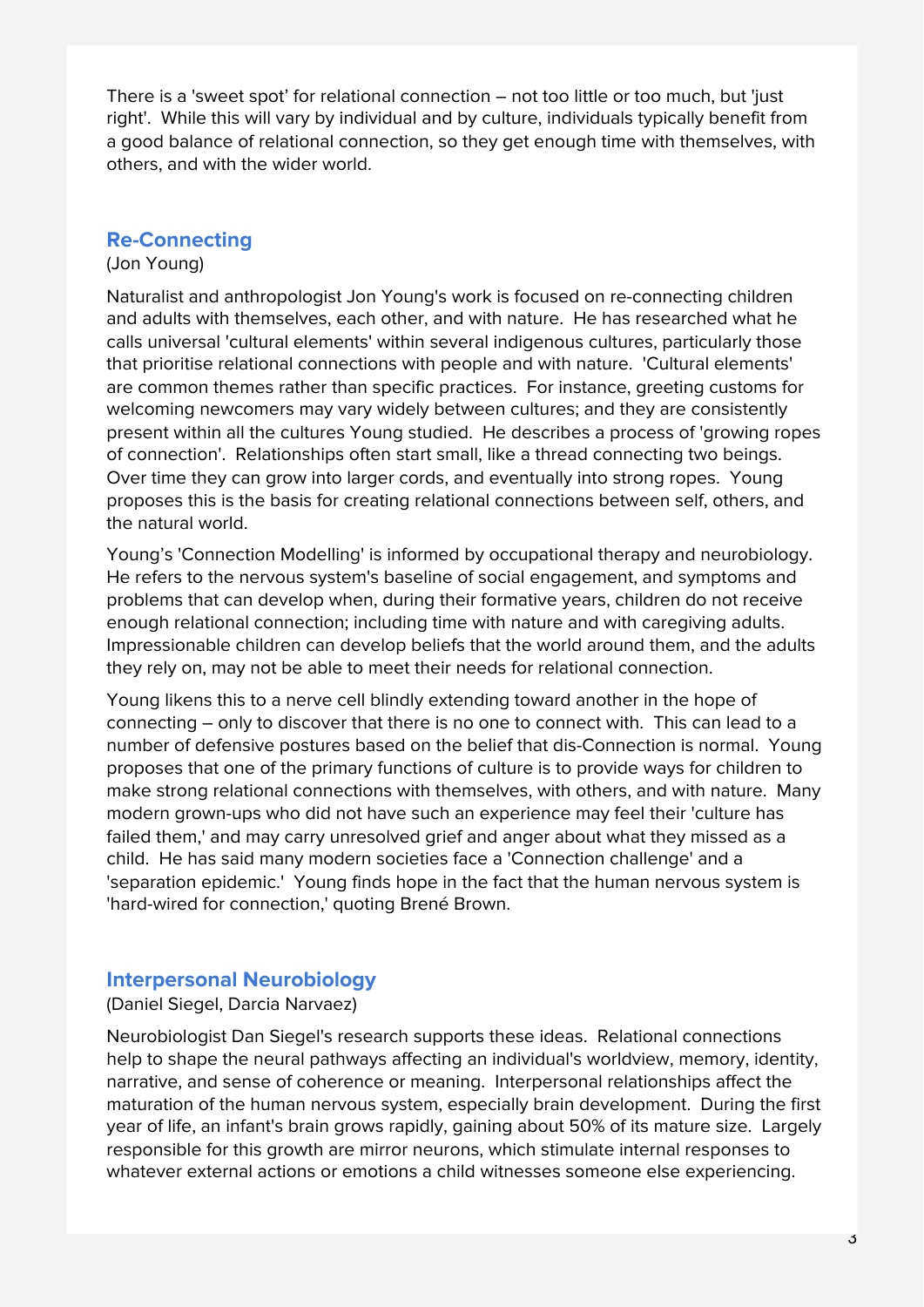Siegel suggests that mirror neurons are the basis of empathy, since they literally serve as a mirror for how one individual relates to another's emotional or behavioural responses. Since neurons that 'fire together wire together,' over time habitual neural pathways can form based on such relational connections. These can either strengthen or weaken a child's ability to empathize and relate with others, depending on the care they receive. Children learn from their caregiving adults' attitudes, postures, emotional responses, and behaviours. Children also develop many of their core beliefs about the world, like what is considered culturally appropriate, what to expect, and what is 'normal'.

Siegel emphasises that relational connection during early childhood development can provide a good foundation for sensory integration, emotional regulation, and social engagement. Cultures that invest time in ensuring that children have strong relational connections are less likely to produce adults who seek therapy for disorders, dysfunctions, or maladaptive coping strategies. Siegel adds that the brain's plasticity means there are many effective therapies for adults who did not have optimal conditions as children.

Neurobiologist Darcia Narvaez has a similar view. She proposes that neglect of infants and children, especially when their brains are developing, can lead to a cycle of relational poverty, ill health, and failure to develop morality. Those who grow up in a culture which does not prioritise relational connections may learn insecurity, low self-esteem, egotism, and lack of trust in self or others.

She adds that it is possible to counteract the misorganized neurobiology which can result from under caring for children. Children benefit from adult role models who can be emotionally present, share in their experiences, and provide a foundation where both child and adult can grow their trust and respect for each other. It helps when both adult and child can see each other as being on similar journeys of self-discovery, and when the adult can allow the child's individuation and self-development, rather than simply trying to fashion the child into a copy of their adult caregiver.

### **Connection, Empathy, and Vulnerability**

#### (Brené Brown)

Researcher Brené Brown defines relational connection as "the energy that exists between people when they feel seen, heard, and valued; when they can give and receive without judgment; and when they derive sustenance and strength from the relationship." Brown has said empathy fuels connection, while sympathy drives dis-Connection, and gets in the way of empathy (see **Guide to Empathy & Compassion**).

She describes empathy as a skill that aids in developing relational connections. With practice, mutually meaningful relationships can develop from giving and receiving empathetic support. Empathy is cultivated by courage and compassion, and is a powerful antidote to shame, which can result in fear, blame of self or others, and dis-Connection. Brown describes empathy and shame as opposite ends of a continuum. In 2006 she developed Shame Resilience Theory (SRT), asserting that the most isolating experiences are also the most universal. When individuals recognize that they are not defective, or alone in their experiences, they normalize what had previously caused them shame.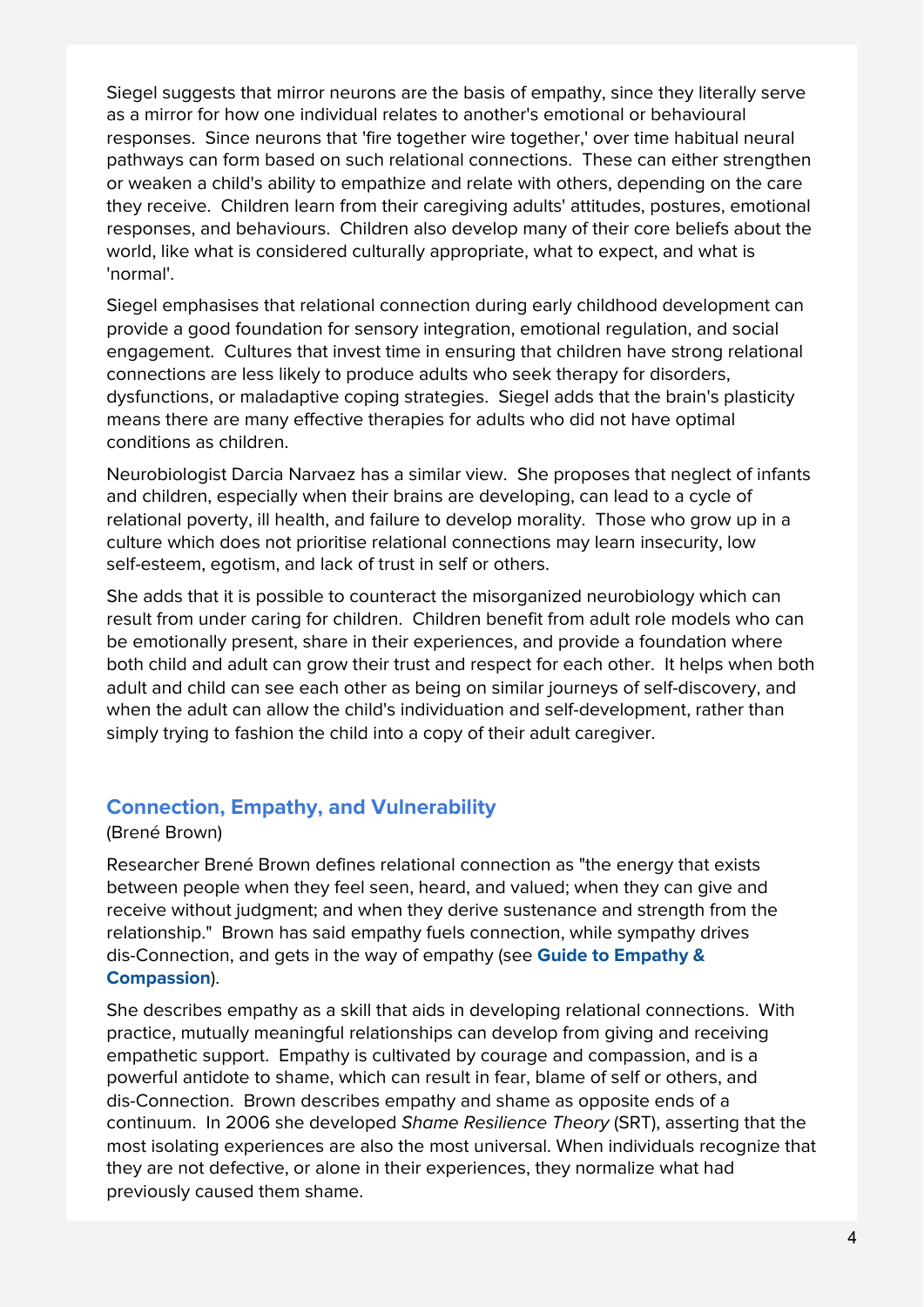"Shame is the intensely painful feeling or belief that we are flawed and unworthy – something we've experienced, done, or failed to do, makes us unworthy of love, acceptance, belonging, or connection. If others see or know it, we have fear of disconnection. It is related to perfectionism - 'if I do it perfectly, then I will be accepted and loved.' " – Brené Brown

Brown sees vulnerability as a path to joy, love, and trust; to finding the way back to connection with each other. Connection depends on allowing oneself to be vulnerably seen.

Courageously sharing vulnerability is one way to build connections between people. This can be like building a bridge – a slender path spanning a divide, creating connection instead of separation. At first, such bridges may be fragile; they can grow stronger over time. This can take practice, especially for those from a background where vulnerability, empathy, and relational connection were not encouraged.

### **True Belonging**

(Brené Brown)

#### **"True belonging does not require you to change who you are; it requires you to be who you are."** – Brené Brown

Brené Brown describes 'true belonging' as "belonging to yourself so deeply that you can share your most authentic self with the world." Individuals can at the same time be connected to something larger than themselves and stand on their own. According to Brown, 'true belonging' requires being present with vulnerability and discomfort while learning to connect with others, without sacrificing one's own identity or individuality. A societal Transition will likely involve individuals learning to interact with, connect with, and be in relationship with people who are different from them. Such a Transition will benefit from true dialogues: both listening and sharing, replacing ambition with curiosity, lowering defenses, and building bridges across differences.

Brown says 'True Belonging' will require courage and a strong belief in relational connection. Without this belief, which can be shaken or tested, it is easy to become dis-Connected and polarised into factions. She likens the fear of being isolated to being stranded alone 'in the wilderness,' far from meaningful relational connection with other humans.

## **Connecting to Self, Place, and World (Bill Plotkin)**

Psychologist and wilderness guide Bill Plotkin has a different view of the wilderness. For him, it is a place where humans in Connective cultures can undergo a profound Inner Transition, which can ultimately connect them with their deepest Self and strengthen relationships with the natural world. Plotkin expands Brown's idea of 'true belonging' to include both Self and world; while agreeing that finding one's place in the world requires courage. He links the deeper human Self with wild nature; connecting with one invariably leads to connecting with both. He adds that humans are members of a larger community which includes all of nature.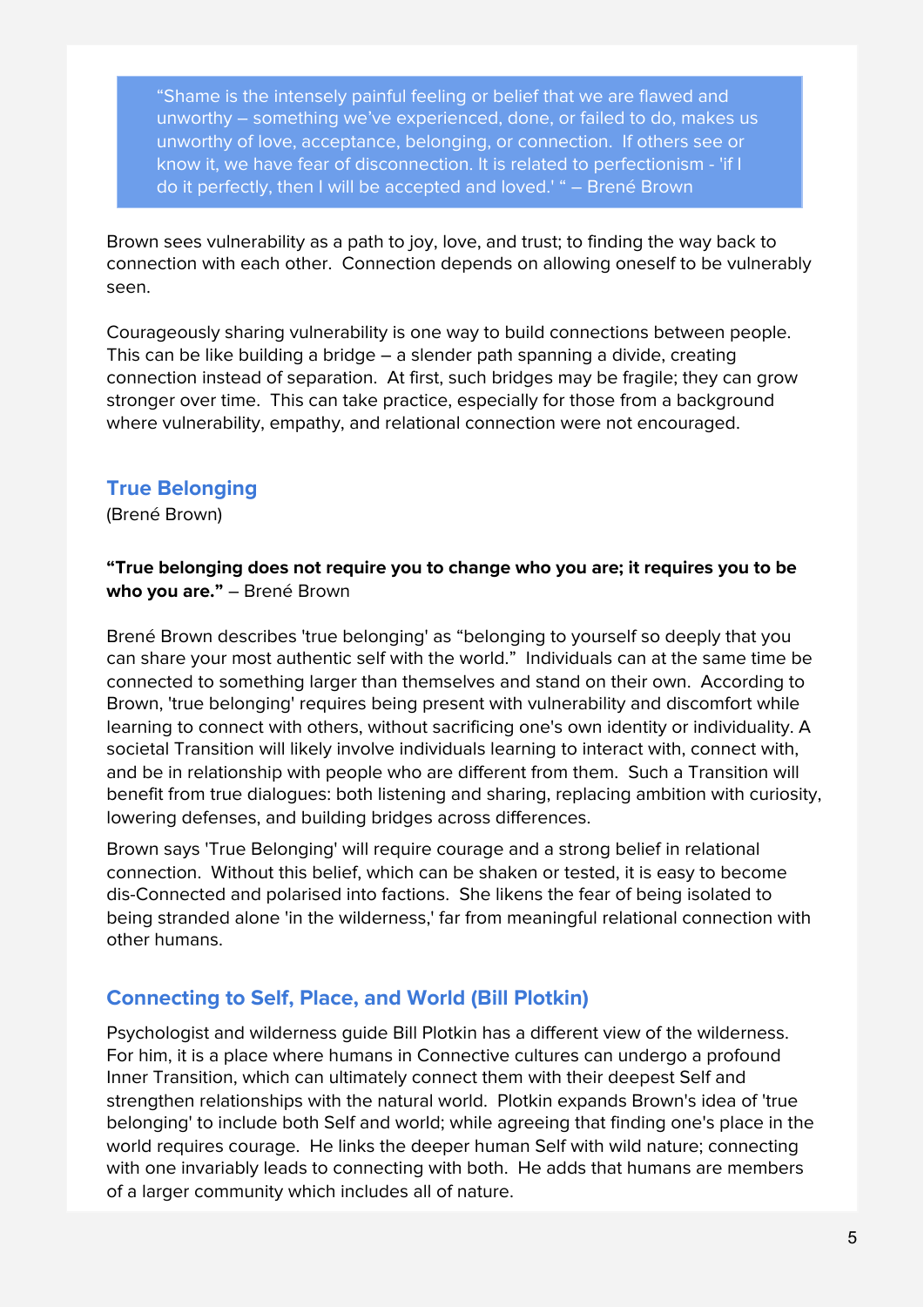Plotkin sees maladaptive coping strategies – common in many western societies – as symptoms of a kind of arrested development. He diagnoses many people as being stuck in adolescence, since they have not made a transformative Inner Transition, nor been supported by their culture. This results in societies where many people do not take on the responsibilities or meaningful relational connections that come with 'true adulthood.'

Plotkin posits that individuals can find purpose, meaning, and relational connection by undergoing a series of Inner Transitions, or rites of passage, throughout their life. In Connective cultures, these rites of passage traditionally included aspects that reinforced both relationships with nature and with a human community. He divides the human life span into 8 life stages, and describes general aspects of the kinds of Inner Transitions that can happen at each stage. In Connective cultures, the first half of an individual's life culminates in the discovery of one's life purpose – what you are "blessed and burdened to contribute" – with a preliminary understanding of deep connection to Self, others, and nature. The second half of life involves fulfilling one's purpose or role – a "hazardous and joyous embodiment" – offering one's gifts to the world, and continuing to make meaningful relational connections with Self, others, and nature.

Plotkin emphasises the Inner Transition between late adolescence and early adulthood. This is how many individuals gain clarity about their life path, and how they begin to contribute meaningfully to their community, honouring relational connections with both humans and nature. According to Plotkin, adults in a Connective culture have undergone some kind of transformative Inner Transition at least once. He defines 'true adults' as individuals who:

- view themselves as belonging to several nested communities: primarily to the Earth; secondarily to a family, ethnicity or culture, region or nation.
- understand their unique place in their communities, due to one or more Inner Transitions or rites of passage.
- are embodying their unique place in their communities as a gift to both their own Self and to their people.
- view their role as one of service to something larger than themselves, both their human community and the larger web of life.

Plotkin believes that when individuals learn to value relational connections, they want to

- contribute to and create regenerative and life-enhancing human communities,
- appreciate all the creatures and habitats within the web of life,
- promote responsible environmental behaviour (REB) to protect and enhance natural environments,
- belong to an Earth community, of which humans are also members.

He adds that embodying one's life purpose is "the greatest gift we can offer the world," and "the greatest generator of life-enhancing cultural change."

**"Don't ask what the world needs. Ask what makes you come alive, and go do it. Because what the world needs is people who have come alive."** —Dr. Howard Thurman (1899-1981), theologian and civil rights leader.